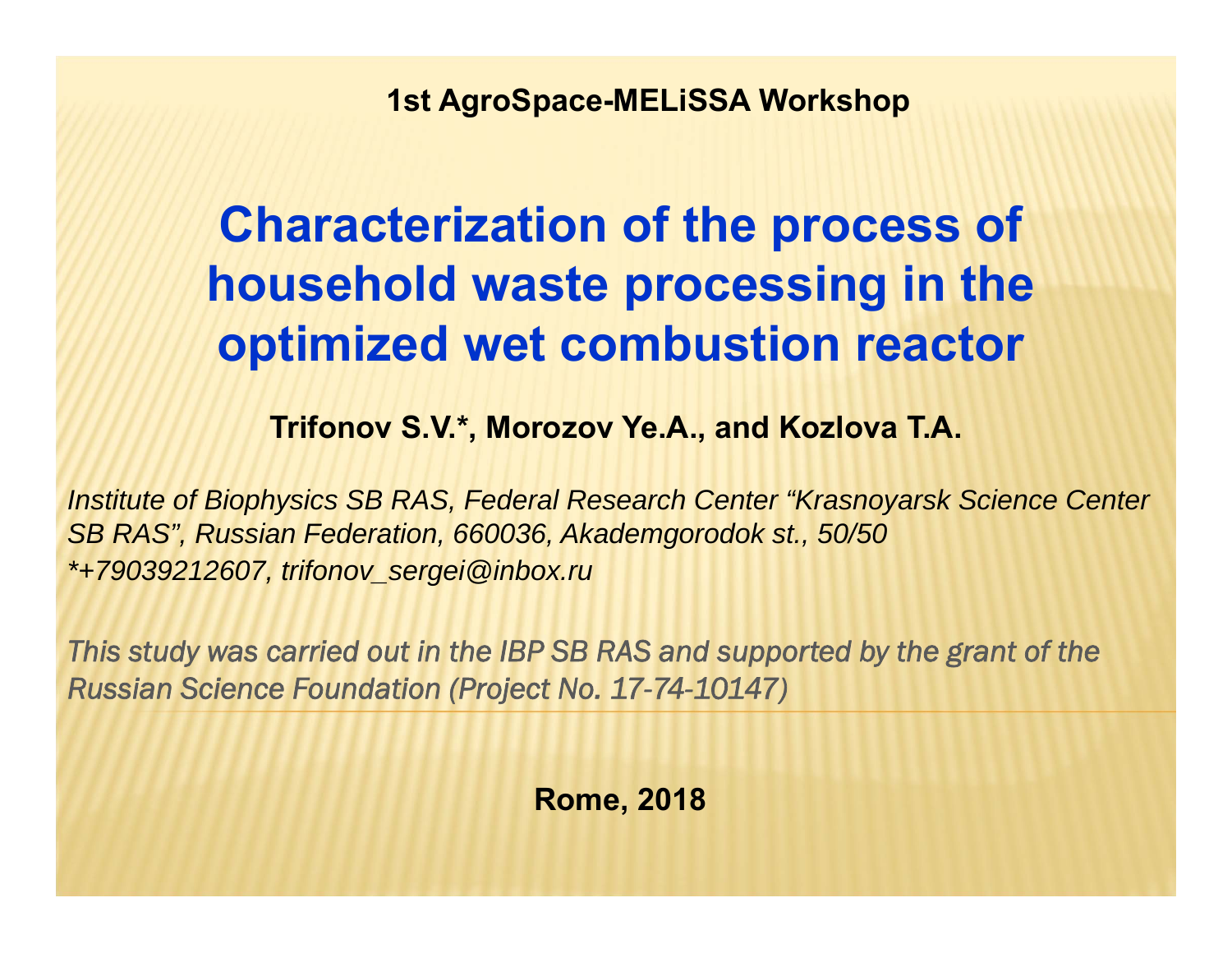### **Fundamental arrangement of the reactor**



**Fig. 1. Fundamental arrangement of the reactor: 1 - lid and aperture for wastes inserting; 2 - confluent valve; 3 - water cooler; 4 - electrodes; 5 - device to bowl down the foam; 6 - volume for foam excesses taking; 7 - additional volume for avoiding acid and mineralized solution mixing; 8 - volume for NH 3 fixation.**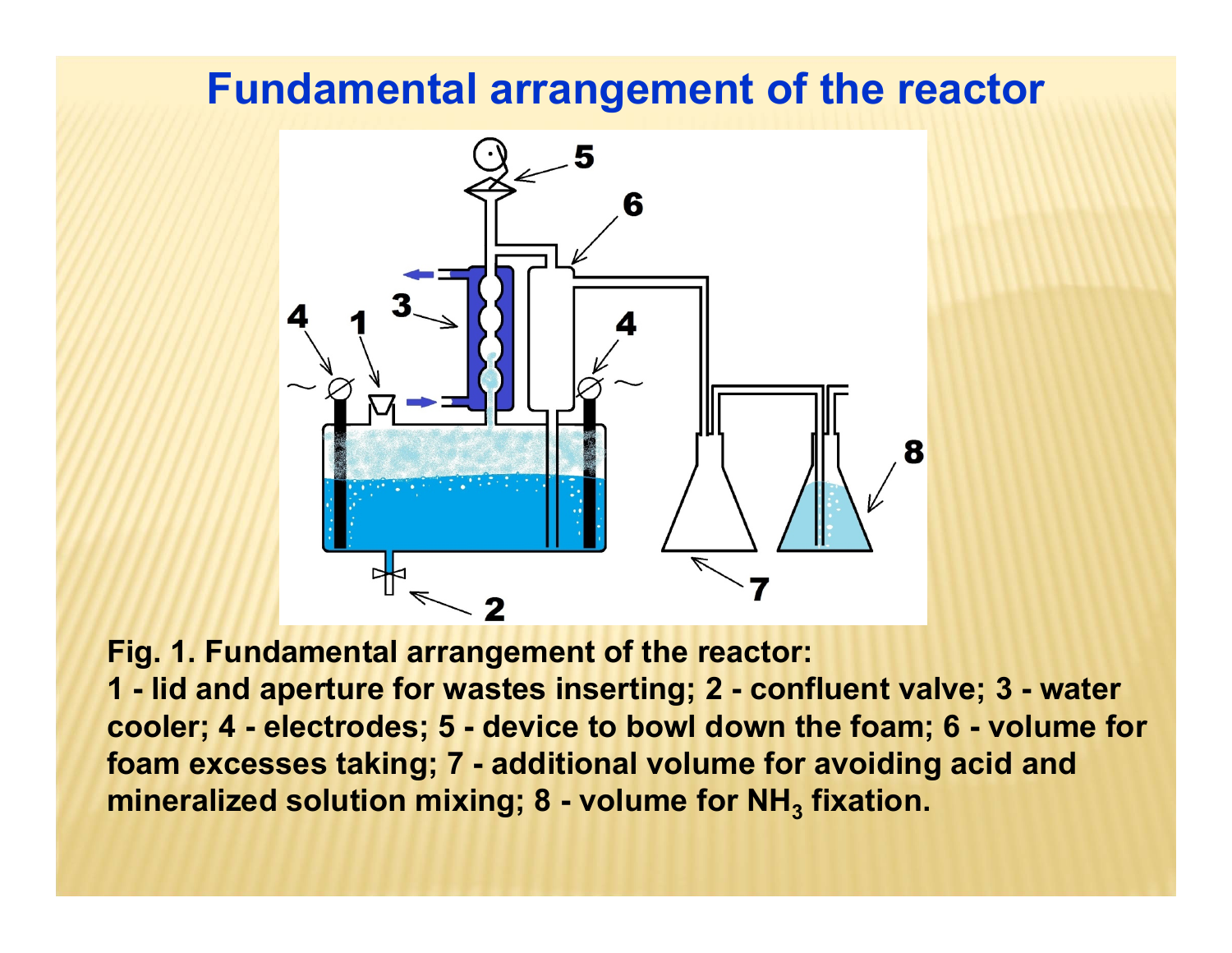### **Introduction**

### *Household waste:*

• **cotton waste - cellulose towels, gauze, and medical cotton (1:1:1) – 162 g/day/person**

• **graywater - washing off soapy water after dirty dishes – 3 l/day/person**

*Purpose:* **to find conditions optimal for wet combustion of household waste and estimate process characteristics (duration, energy, etc.)** 

*Requirements to the process:* **minimal H2O2 consumption, energy consumption, minimal duration of process, acceptable degree of oxidation (> 60 %), no trace amount of H2O2 in products.**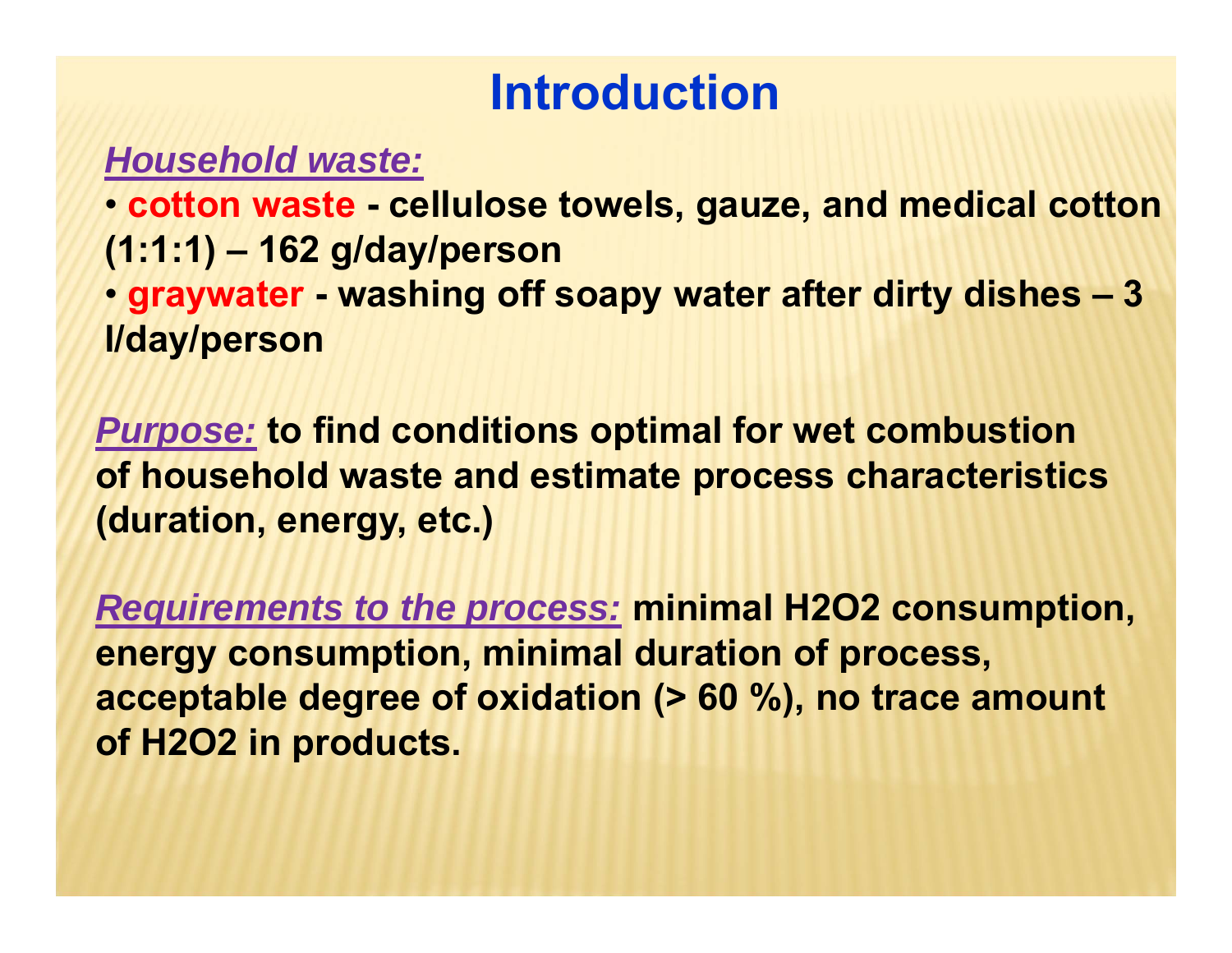# **Method**

### **Step I**

**Variants of household waste wet combustion:**

- **1) combustion of cotton waste;**
- **2) combustion of graywater;**
- **3) combustion of graywater & cotton waste mixture.**
- **various amount of H2O2;**
- **combustion with HNO3 (***direct aqueous solvent of cellulose***);**

• **combustion with urine + H2O2 (***urea is reactive aqueous solvent of cellulose***);**

- **combustion with human metabolites + H2O2;**
- **combustion with different electric current voltages**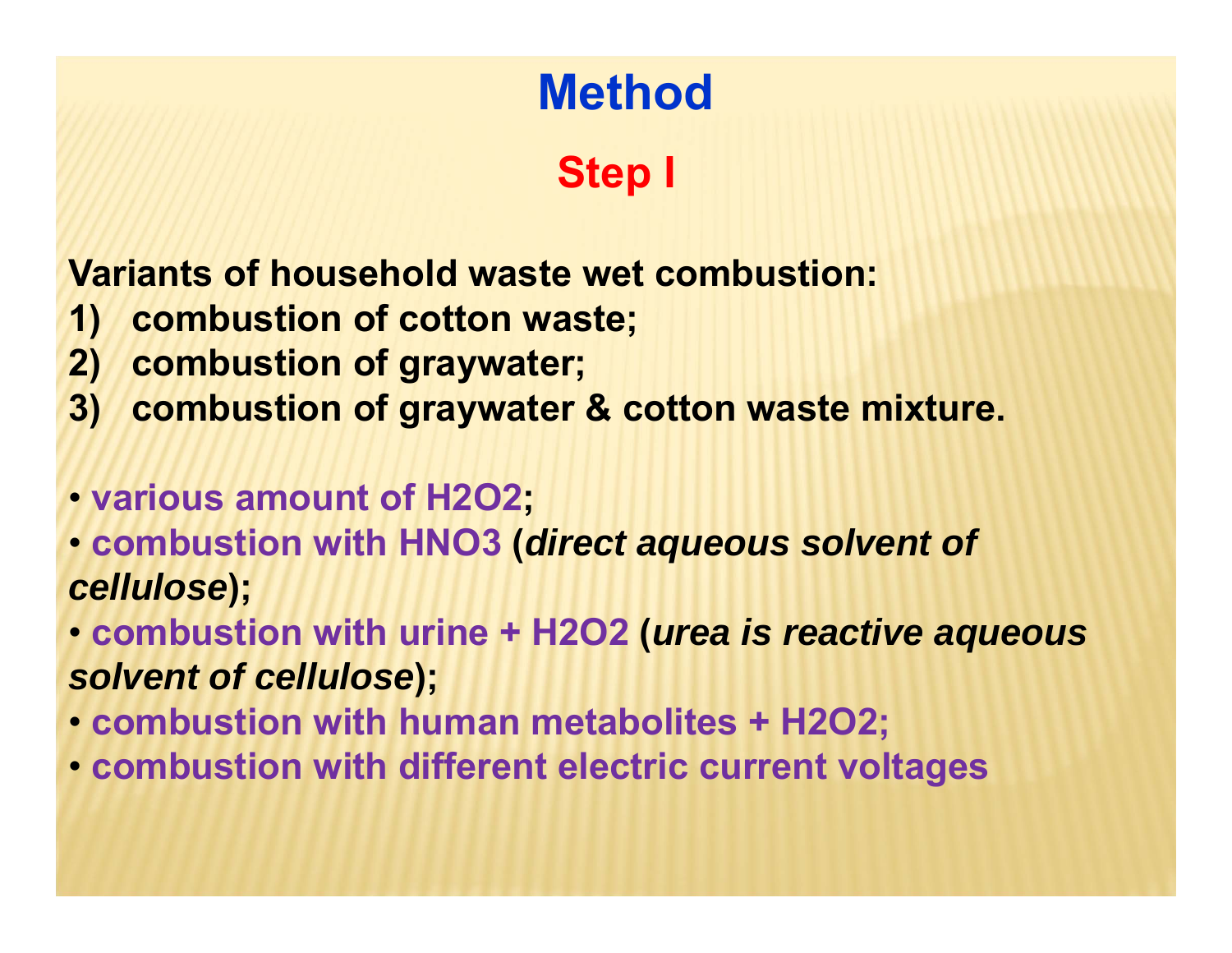### **MethodStep II**

### **Variants of configurations for the wet combustion reactor:**



#### **Fig. 2. Horizontal orientation**

**1) bar electrodes; 2) flat electrodes; 3) confluent valve; 4) aperture for wastes inserting; 5) aperture for connection with water cooler; 6) aperture for connection with volume for foam excesses taking**



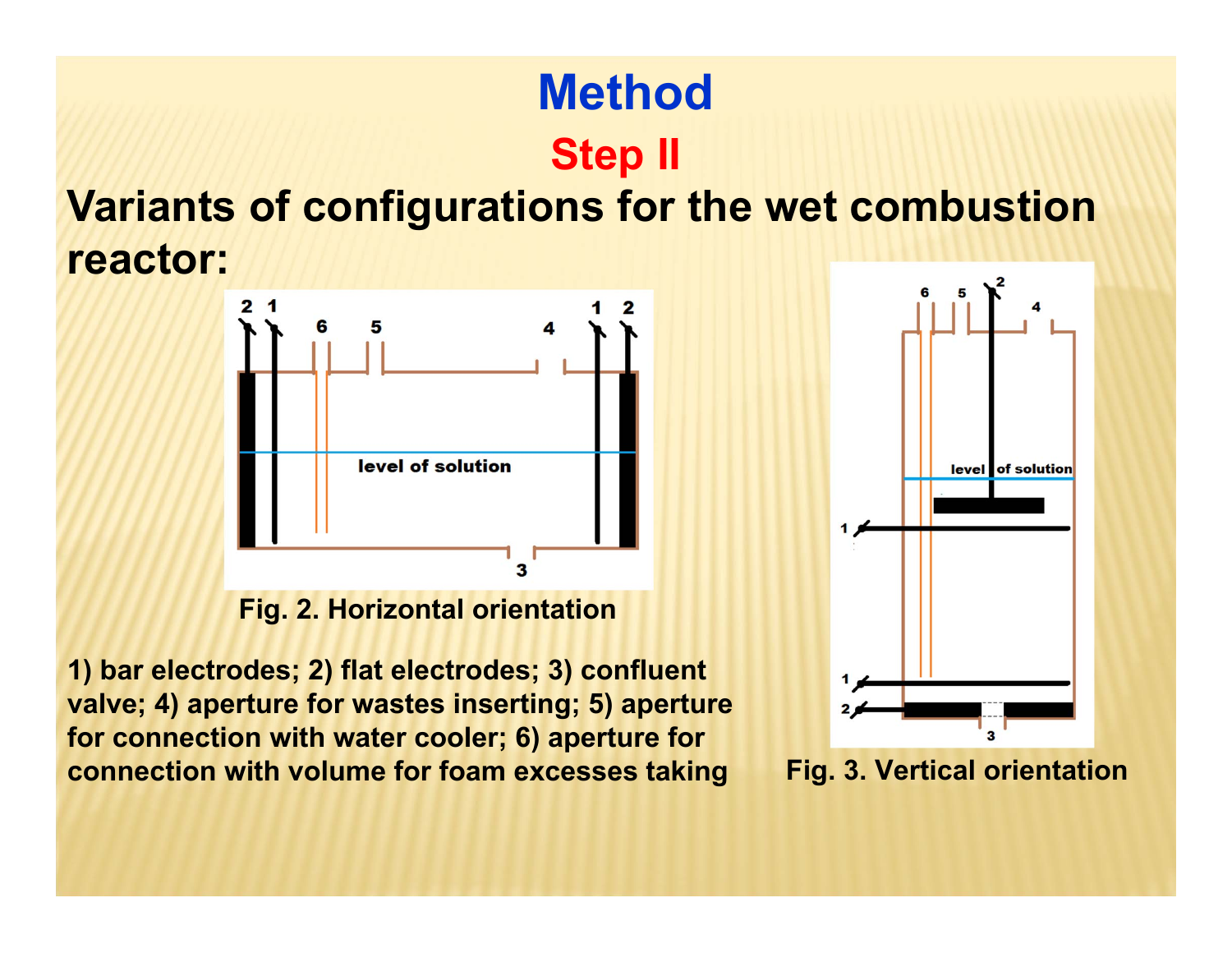- **Separate graywater oxidation has no perspectives**
- **H2O2 (36 %) consumption – 16 ml/g cotton waste, 50 ml/l graywater**

### **Table 1. Comparison of "best" variants.**

| <b>Variant</b>                     | <b>Durati</b><br>on, h | <b>Energy</b><br>cosumption, | of oxidation, oxidation, % | <b>Total degree Cotton degree</b> |
|------------------------------------|------------------------|------------------------------|----------------------------|-----------------------------------|
|                                    |                        | kW·h/l                       | $\frac{0}{0}$              |                                   |
| "+HNO3"                            | 7.3                    | 5                            | 65-79                      | 70                                |
| "cotton + urine"   14.3            |                        | $\overline{7}$               | 96                         | 69                                |
| "cotton +<br>graywater +<br>urine" | 8.3                    | 3                            | 61.5                       | 72                                |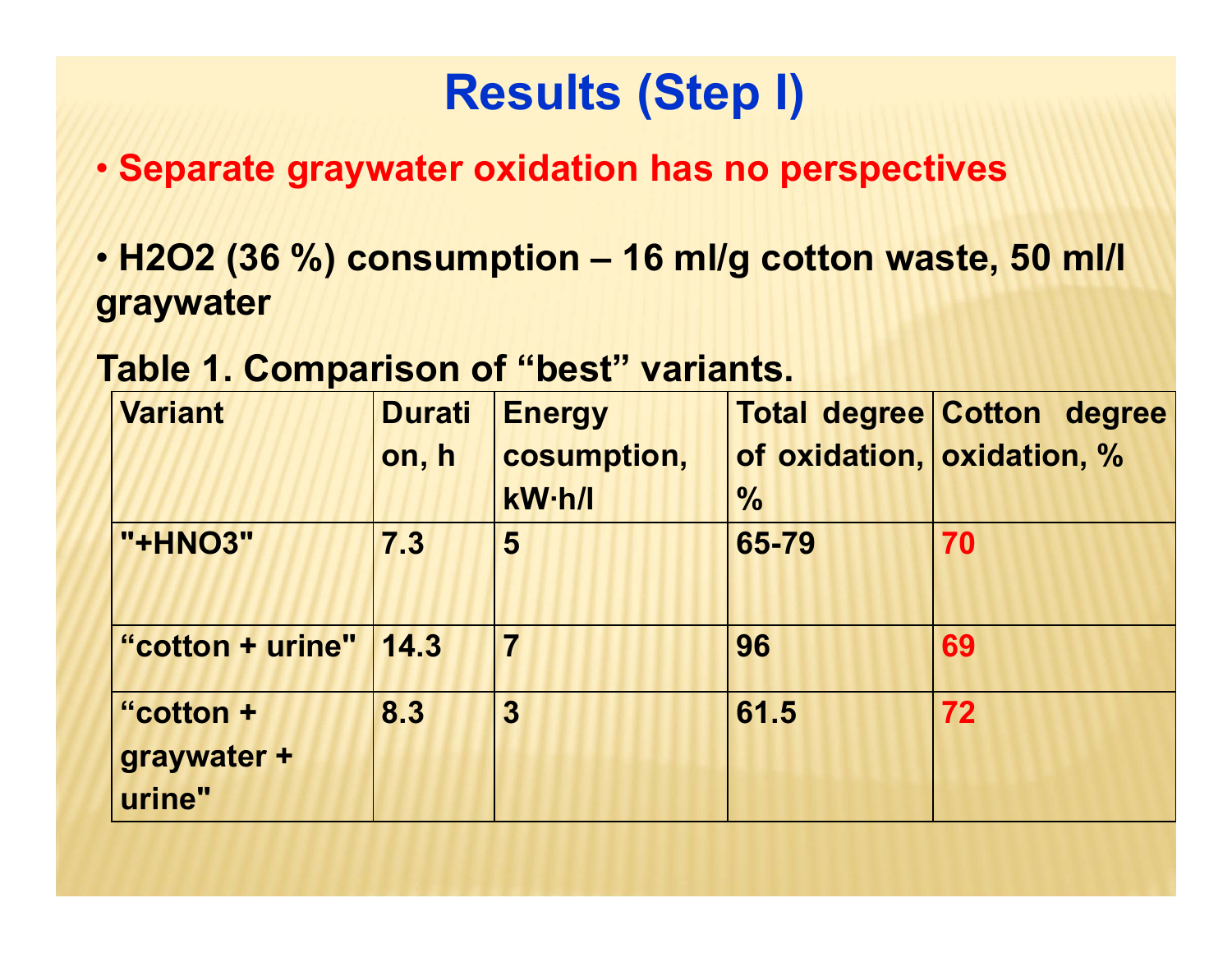**Table 2. Mineral composition of wet combustion treatment (cotton waste <sup>+</sup> urine).**

|                  | <b>NH4+</b>              | <b>Ntotal</b> | $NO3- K$       |      | <b>Na</b> | Ca   | <b>Ma</b> | P    | S    | Fe   |
|------------------|--------------------------|---------------|----------------|------|-----------|------|-----------|------|------|------|
| <b>Solution,</b> |                          |               |                |      |           |      |           |      |      |      |
| mg/l             | 505                      | 1658          | 133            | 365  | 736       | 9,80 | 6,67      | 96   | 131  | 0.11 |
| Sediment,        | $\overline{\phantom{0}}$ |               |                |      |           |      |           |      |      |      |
| $\frac{0}{0}$    |                          | 1.46          | $\blacksquare$ | 1.35 | 2,58      | 0,52 | 0,20      | 0,86 | 0.47 | 0,02 |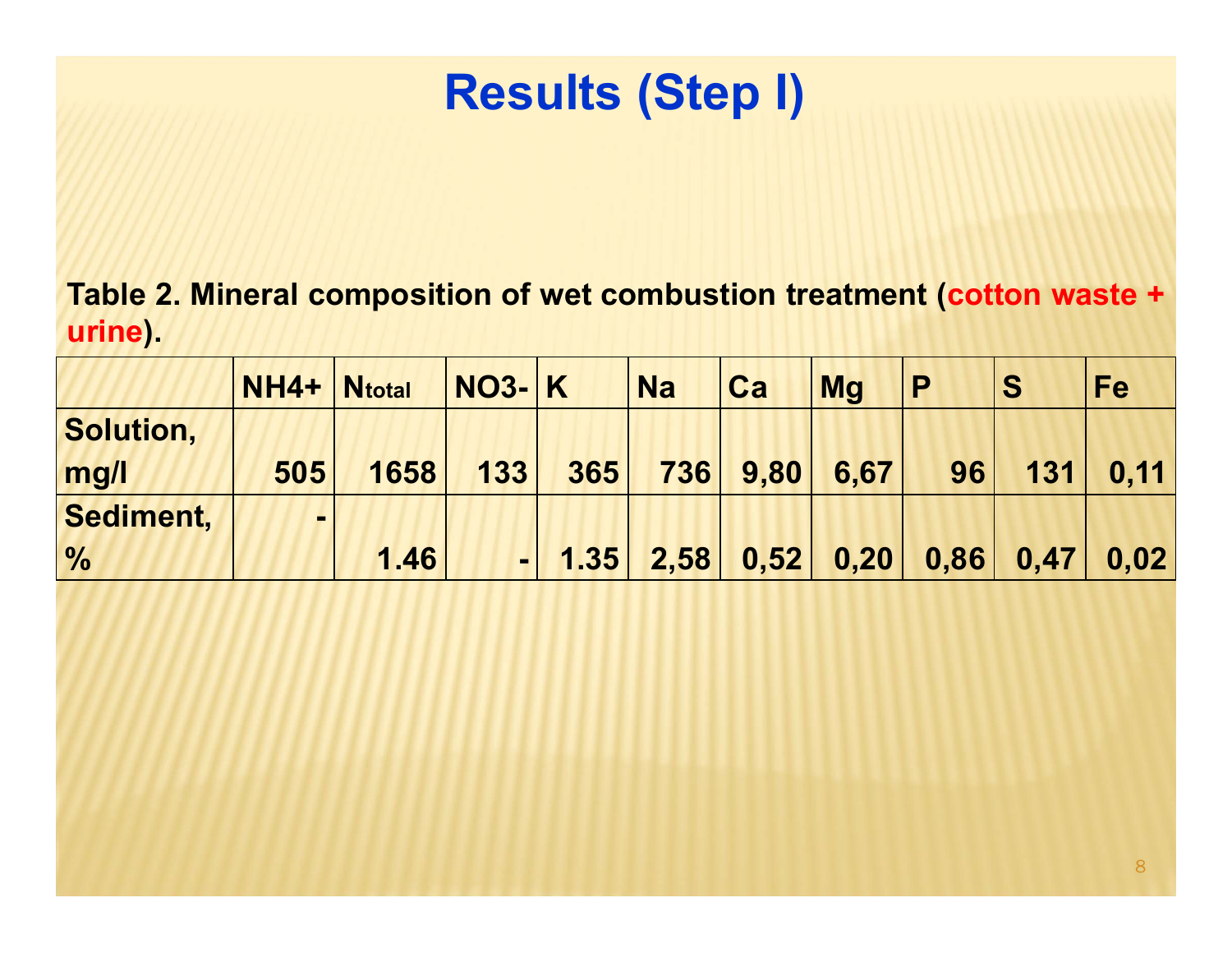### **Combustion in reactors of different configuration:**

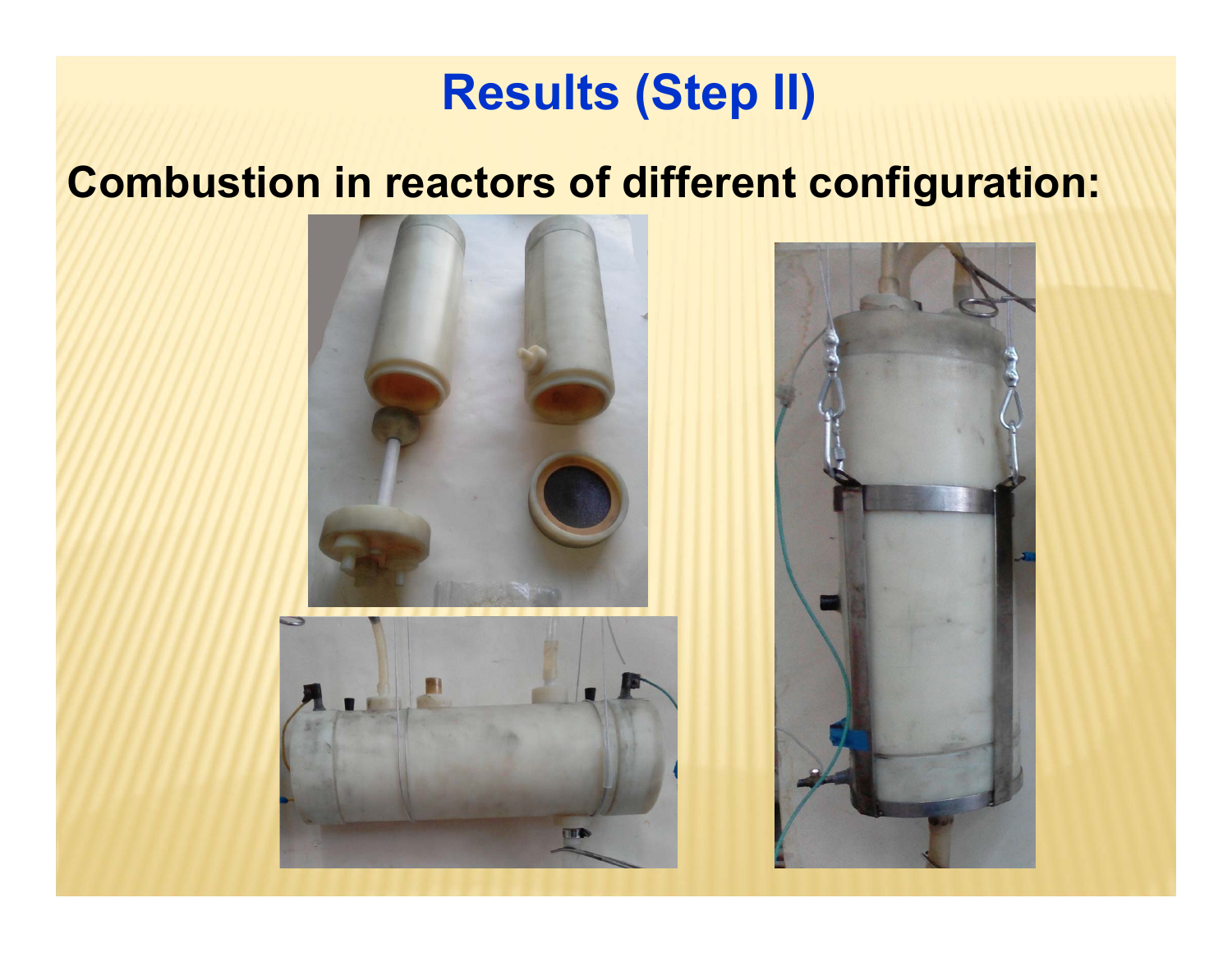**Table 3. Efficiency of processing of sanitary and household cotton wastes.**

| <b>Reactor</b><br>config.                  | <b>Duration, h</b> | <b>Energy</b><br>consumptio<br>n, W·h/l | <b>Energy</b><br>consumptio<br>n, W.h/g* | <b>of</b><br><b>Degree</b><br>oxidation, % |
|--------------------------------------------|--------------------|-----------------------------------------|------------------------------------------|--------------------------------------------|
| "Horizontal,<br>bar<br>electrodes"         | 11                 | 2300                                    | 115                                      | 51                                         |
| <b>"Horizontal,</b><br>flat<br>electrodes" | 5.5                | 1720                                    | 86                                       | 47                                         |
| "Vertical, bar<br>electrodes"              | 13                 | 2950                                    | 150                                      | 61                                         |
| "Vertical, flat<br>electrodes"             | 11.5               | 413                                     | 21                                       | 66                                         |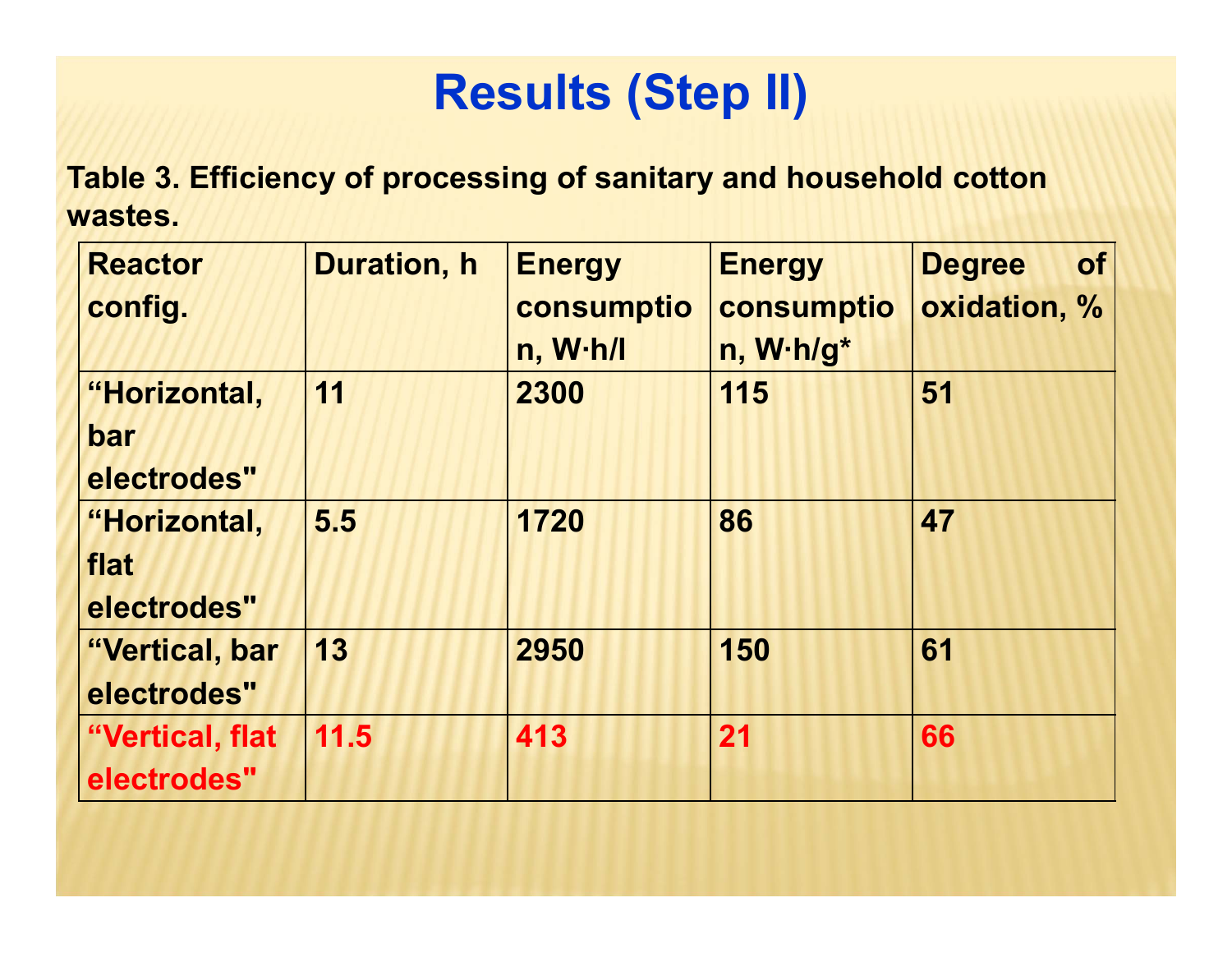**Table 2. Mineral composition of wet combustion treatment (cotton waste <sup>+</sup> graywater <sup>+</sup> urine).**

|                  | NH4+ Ntotal              |       | $NO3$ - $K$    |       | <b>Na</b> | Ca   | <b>Ma</b>                    | P                                                                  | S    | <b>Fe</b> |
|------------------|--------------------------|-------|----------------|-------|-----------|------|------------------------------|--------------------------------------------------------------------|------|-----------|
| <b>Solution,</b> | 510                      | 4735  | 88             |       |           |      |                              |                                                                    |      |           |
| mg/l             |                          |       |                | 346.2 | 450       |      | 5,13 7,028 93,06 162,2 0,092 |                                                                    |      |           |
| Sediment,        | $\overline{\phantom{0}}$ |       |                |       |           |      |                              |                                                                    |      |           |
| $\frac{0}{0}$    |                          | 3,706 | $\blacksquare$ | 0.56  | 6,83      | 0,26 |                              | $\begin{array}{ c c c c c } \hline 0.04 & 0.27 \hline \end{array}$ | 0,26 | 0,01      |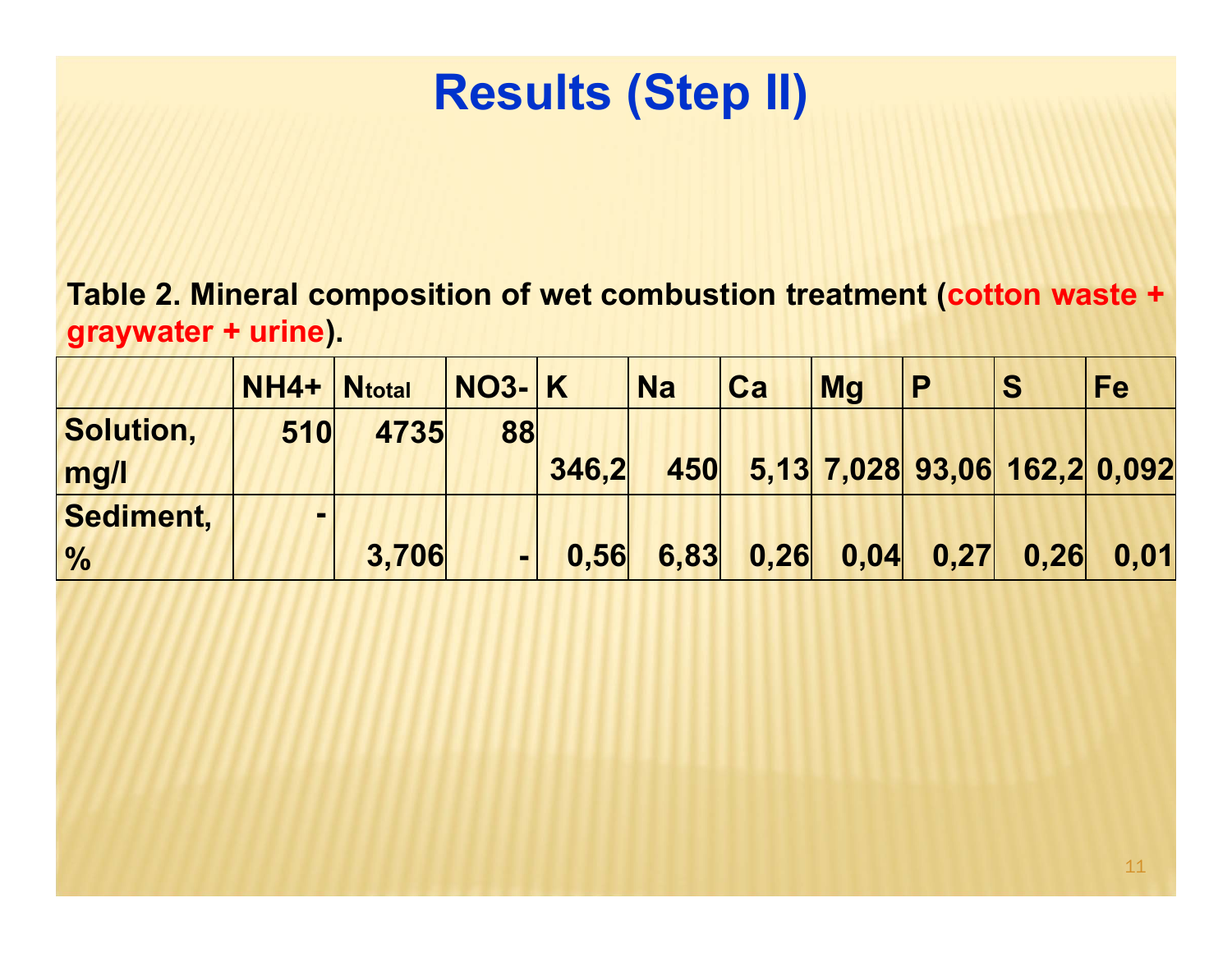

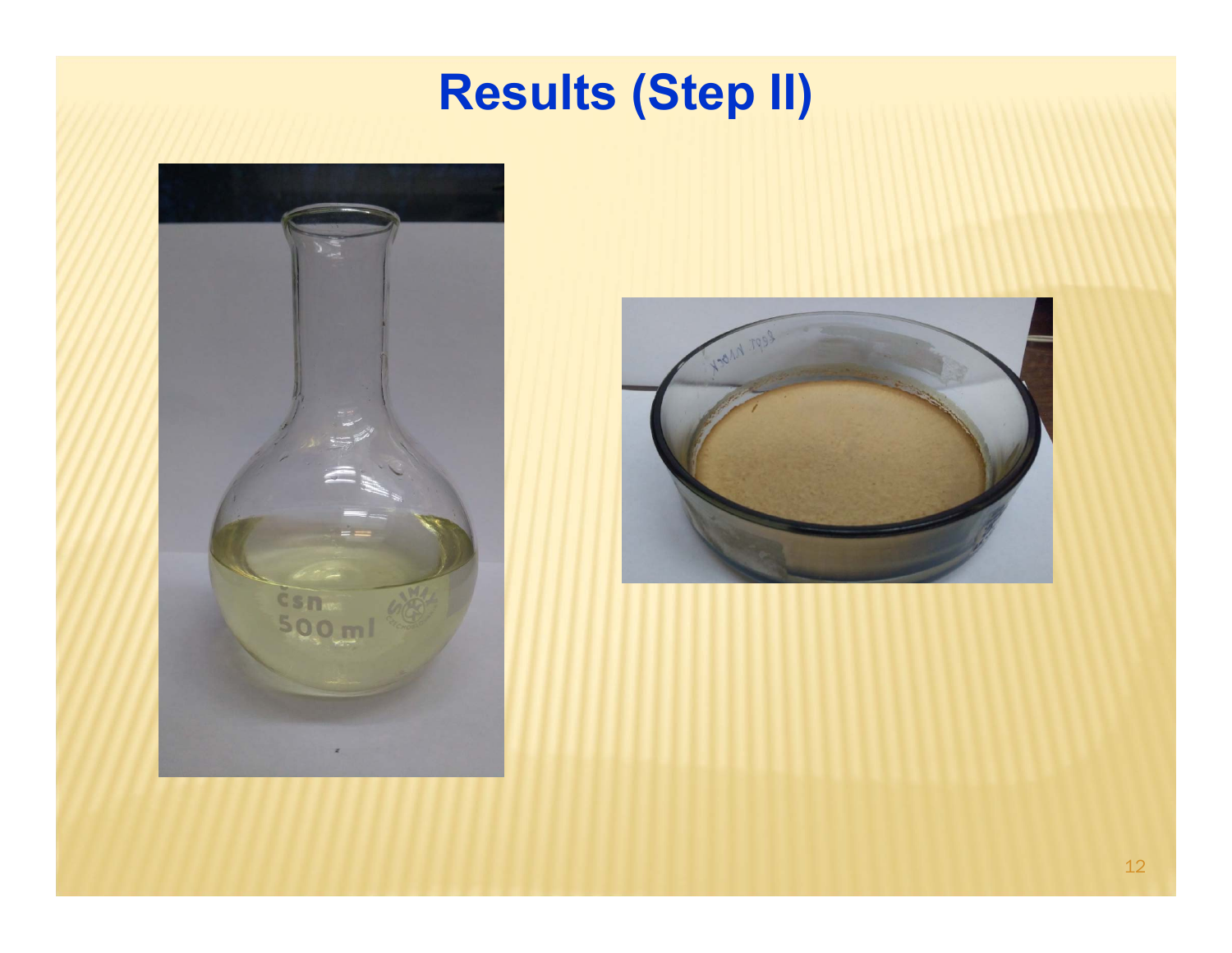#### **Table 4. Volume and composition of released gases.**

| <b>Components of</b>                | <b>Reactor orientation</b> |                           |  |  |  |
|-------------------------------------|----------------------------|---------------------------|--|--|--|
| released gases                      | horizontal                 | vertical                  |  |  |  |
| 02, %                               | 86                         | 87,5                      |  |  |  |
| CO2, %                              | 12,3                       | 10,6                      |  |  |  |
| H <sub>2</sub> , %                  | $\mathbf{0,4}$             | $\overline{\mathbf{0,6}}$ |  |  |  |
| <b>NH3, %</b>                       | 0,03                       | 0,03                      |  |  |  |
| NO, ppb                             | 40                         | 40                        |  |  |  |
| NO2, ppb                            | 60                         | 60                        |  |  |  |
| CO, %                               | 1.3                        | 1.3                       |  |  |  |
| Volume, I (from 1 I of<br>solution) | 114                        | 128                       |  |  |  |